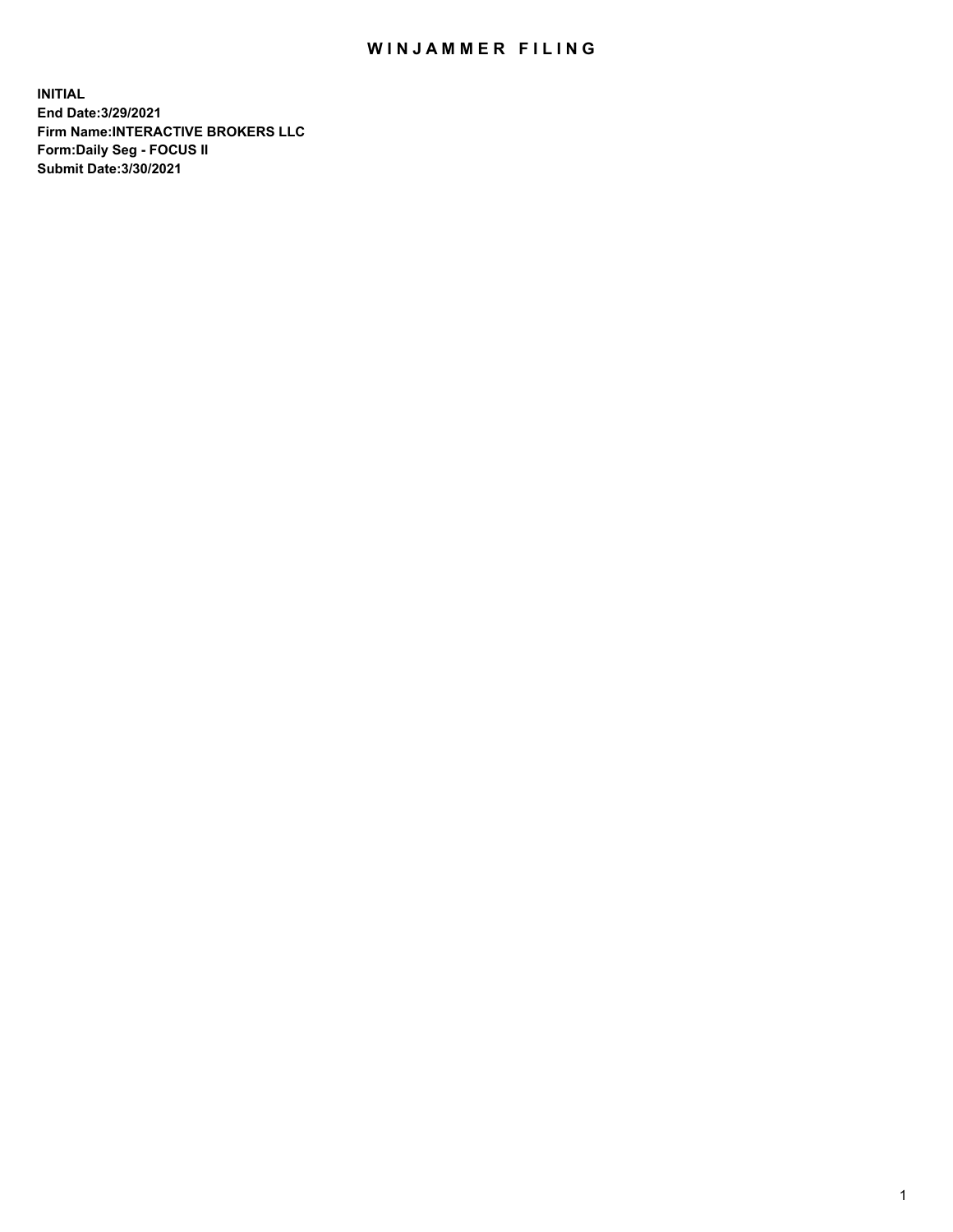**INITIAL End Date:3/29/2021 Firm Name:INTERACTIVE BROKERS LLC Form:Daily Seg - FOCUS II Submit Date:3/30/2021 Daily Segregation - Cover Page**

| Name of Company                                                                                                                                                                                                                                                                                                               | <b>INTERACTIVE BROKERS LLC</b>                                                            |  |
|-------------------------------------------------------------------------------------------------------------------------------------------------------------------------------------------------------------------------------------------------------------------------------------------------------------------------------|-------------------------------------------------------------------------------------------|--|
| <b>Contact Name</b>                                                                                                                                                                                                                                                                                                           | James Menicucci                                                                           |  |
| <b>Contact Phone Number</b>                                                                                                                                                                                                                                                                                                   | 203-618-8085                                                                              |  |
| <b>Contact Email Address</b>                                                                                                                                                                                                                                                                                                  | jmenicucci@interactivebrokers.c<br><u>om</u>                                              |  |
| FCM's Customer Segregated Funds Residual Interest Target (choose one):<br>a. Minimum dollar amount: ; or<br>b. Minimum percentage of customer segregated funds required:% ; or<br>c. Dollar amount range between: and; or<br>d. Percentage range of customer segregated funds required between: % and %.                      | $\overline{\mathbf{0}}$<br>0<br>155,000,000 245,000,000<br>0 <sub>0</sub>                 |  |
| FCM's Customer Secured Amount Funds Residual Interest Target (choose one):<br>a. Minimum dollar amount: ; or<br>b. Minimum percentage of customer secured funds required:%; or<br>c. Dollar amount range between: and; or<br>d. Percentage range of customer secured funds required between:% and%.                           | <u>0</u><br>$\overline{\mathbf{0}}$<br>80,000,000 120,000,000<br>00                       |  |
| FCM's Cleared Swaps Customer Collateral Residual Interest Target (choose one):<br>a. Minimum dollar amount: ; or<br>b. Minimum percentage of cleared swaps customer collateral required:%; or<br>c. Dollar amount range between: and; or<br>d. Percentage range of cleared swaps customer collateral required between:% and%. | <u>0</u><br>$\underline{\mathbf{0}}$<br>$\underline{0}$ $\underline{0}$<br>0 <sub>0</sub> |  |

Attach supporting documents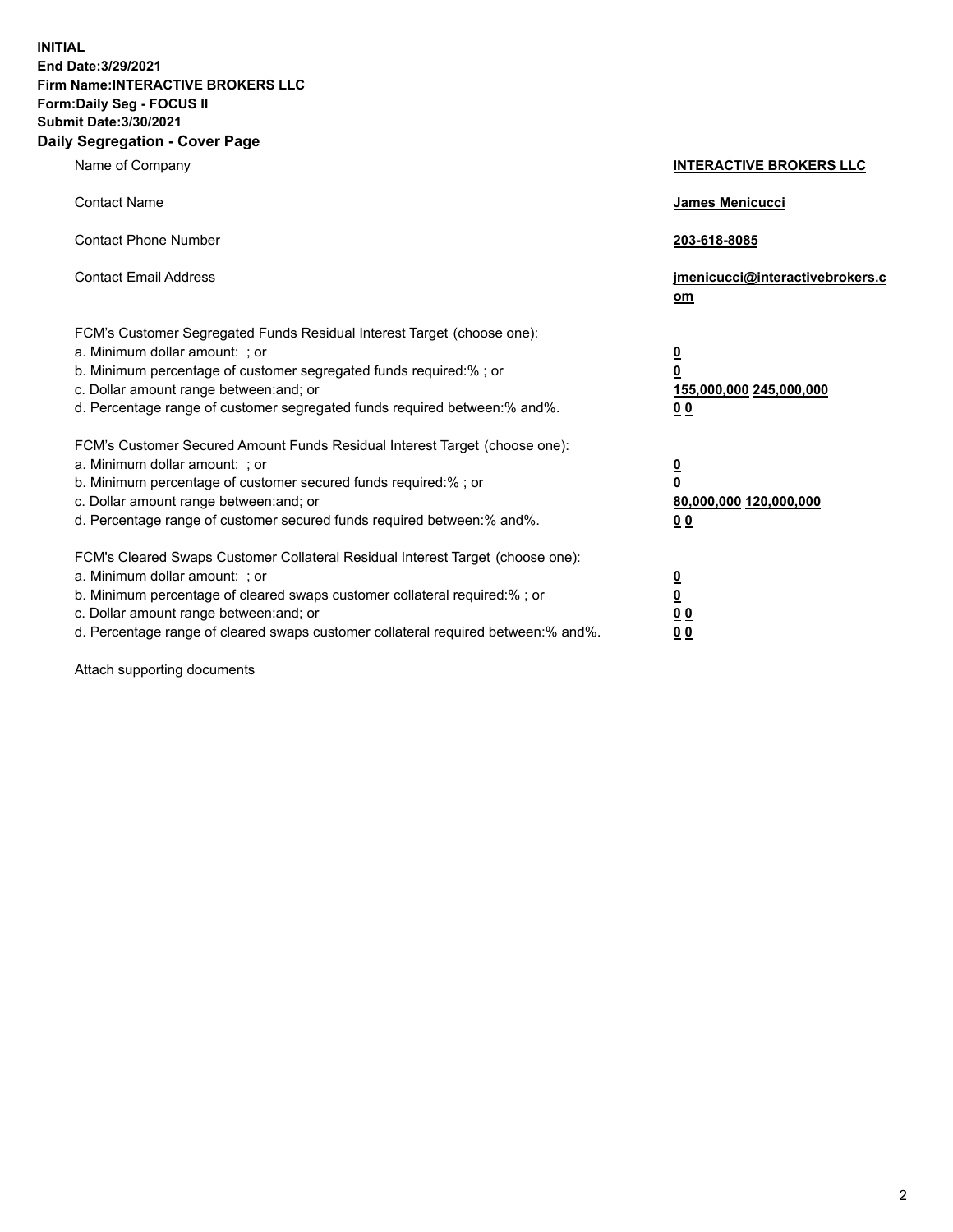**INITIAL End Date:3/29/2021 Firm Name:INTERACTIVE BROKERS LLC Form:Daily Seg - FOCUS II Submit Date:3/30/2021 Daily Segregation - Secured Amounts**

## Foreign Futures and Foreign Options Secured Amounts Amount required to be set aside pursuant to law, rule or regulation of a foreign government or a rule of a self-regulatory organization authorized thereunder **0** [7305] 1. Net ledger balance - Foreign Futures and Foreign Option Trading - All Customers A. Cash **470,383,946** [7315] B. Securities (at market) **0** [7317] 2. Net unrealized profit (loss) in open futures contracts traded on a foreign board of trade **5,957,533** [7325] 3. Exchange traded options a. Market value of open option contracts purchased on a foreign board of trade **130,302** [7335] b. Market value of open contracts granted (sold) on a foreign board of trade **-10,807** [7337] 4. Net equity (deficit) (add lines 1. 2. and 3.) **476,460,974** [7345] 5. Account liquidating to a deficit and account with a debit balances - gross amount **4,156** [7351] Less: amount offset by customer owned securities **0** [7352] **4,156** [7354] 6. Amount required to be set aside as the secured amount - Net Liquidating Equity Method (add lines 4 and 5) **476,465,130** [7355] 7. Greater of amount required to be set aside pursuant to foreign jurisdiction (above) or line 6. **476,465,130** [7360] FUNDS DEPOSITED IN SEPARATE REGULATION 30.7 ACCOUNTS 1. Cash in banks A. Banks located in the United States **33,078,210** [7500] B. Other banks qualified under Regulation 30.7 **0** [7520] **33,078,210** [7530] 2. Securities A. In safekeeping with banks located in the United States **324,994,750** [7540] B. In safekeeping with other banks qualified under Regulation 30.7 **0** [7560] **324,994,750** [7570] 3. Equities with registered futures commission merchants A. Cash **0** [7580] B. Securities **0** [7590] C. Unrealized gain (loss) on open futures contracts **0** [7600] D. Value of long option contracts **0** [7610] E. Value of short option contracts **0** [7615] **0** [7620] 4. Amounts held by clearing organizations of foreign boards of trade A. Cash **0** [7640] B. Securities **0** [7650] C. Amount due to (from) clearing organization - daily variation **0** [7660] D. Value of long option contracts **0** [7670] E. Value of short option contracts **0** [7675] **0** [7680] 5. Amounts held by members of foreign boards of trade A. Cash **238,570,145** [7700] B. Securities **0** [7710] C. Unrealized gain (loss) on open futures contracts **10,134,546** [7720] D. Value of long option contracts **130,302** [7730] E. Value of short option contracts **-10,807** [7735] **248,824,186** [7740] 6. Amounts with other depositories designated by a foreign board of trade **0** [7760] 7. Segregated funds on hand **0** [7765] 8. Total funds in separate section 30.7 accounts **606,897,146** [7770] 9. Excess (deficiency) Set Aside for Secured Amount (subtract line 7 Secured Statement Page 1 from Line 8) **130,432,016** [7380] 10. Management Target Amount for Excess funds in separate section 30.7 accounts **80,000,000** [7780] 11. Excess (deficiency) funds in separate 30.7 accounts over (under) Management Target **50,432,016** [7785]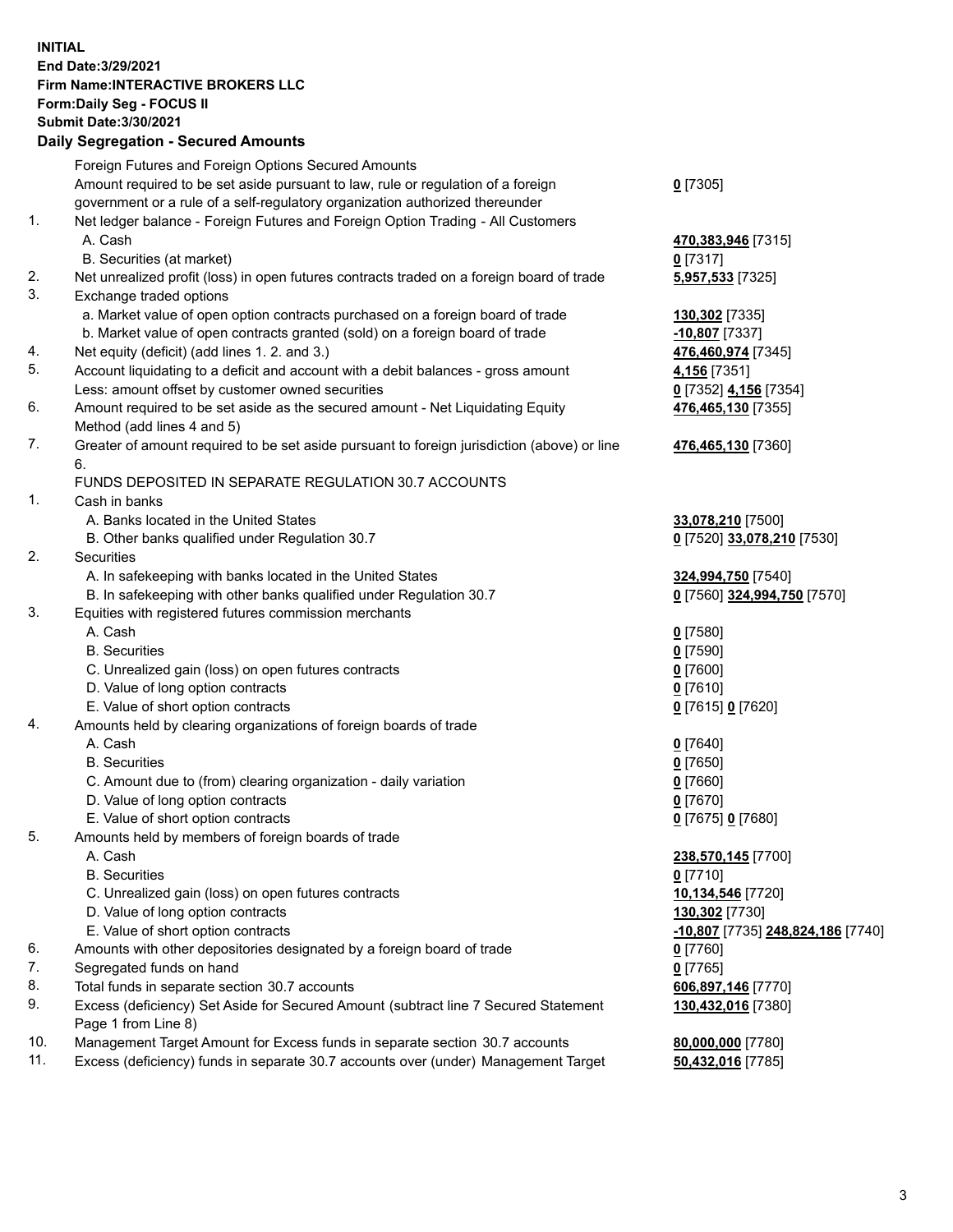**INITIAL End Date:3/29/2021 Firm Name:INTERACTIVE BROKERS LLC Form:Daily Seg - FOCUS II Submit Date:3/30/2021 Daily Segregation - Segregation Statement** SEGREGATION REQUIREMENTS(Section 4d(2) of the CEAct) 1. Net ledger balance A. Cash **6,345,578,303** [7010] B. Securities (at market) **0** [7020] 2. Net unrealized profit (loss) in open futures contracts traded on a contract market **7,398,432** [7030] 3. Exchange traded options A. Add market value of open option contracts purchased on a contract market **257,466,270** [7032] B. Deduct market value of open option contracts granted (sold) on a contract market **-204,774,028** [7033] 4. Net equity (deficit) (add lines 1, 2 and 3) **6,405,668,977** [7040] 5. Accounts liquidating to a deficit and accounts with debit balances - gross amount **1,324,585** [7045] Less: amount offset by customer securities **0** [7047] **1,324,585** [7050] 6. Amount required to be segregated (add lines 4 and 5) **6,406,993,562** [7060] FUNDS IN SEGREGATED ACCOUNTS 7. Deposited in segregated funds bank accounts A. Cash **1,219,856,750** [7070] B. Securities representing investments of customers' funds (at market) **3,157,475,400** [7080] C. Securities held for particular customers or option customers in lieu of cash (at market) **0** [7090] 8. Margins on deposit with derivatives clearing organizations of contract markets A. Cash **1,554,675,528** [7100] B. Securities representing investments of customers' funds (at market) **664,588,544** [7110] C. Securities held for particular customers or option customers in lieu of cash (at market) **0** [7120] 9. Net settlement from (to) derivatives clearing organizations of contract markets **5,709,748** [7130] 10. Exchange traded options A. Value of open long option contracts **257,216,234** [7132] B. Value of open short option contracts **-204,678,866** [7133] 11. Net equities with other FCMs A. Net liquidating equity **0** [7140] B. Securities representing investments of customers' funds (at market) **0** [7160] C. Securities held for particular customers or option customers in lieu of cash (at market) **0** [7170] 12. Segregated funds on hand **0** [7150] 13. Total amount in segregation (add lines 7 through 12) **6,654,843,338** [7180] 14. Excess (deficiency) funds in segregation (subtract line 6 from line 13) **247,849,776** [7190] 15. Management Target Amount for Excess funds in segregation **155,000,000** [7194]

16. Excess (deficiency) funds in segregation over (under) Management Target Amount Excess

**92,849,776** [7198]